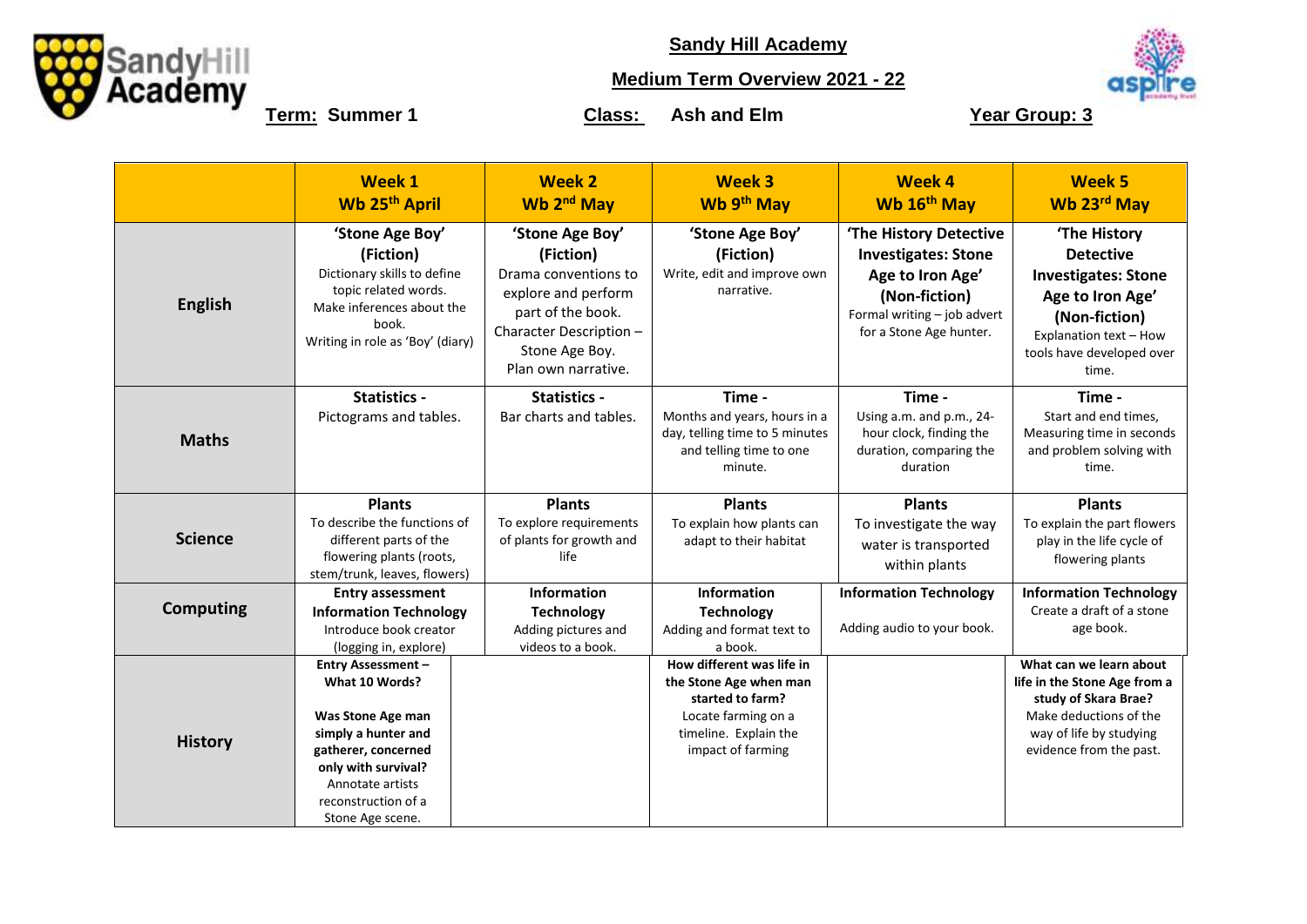| Geography        |                                                                                                                                                                                                                                                                                                                                                                                                                         | <b>Entry Assessment - KET</b><br>Connected Geography-<br>Why do so many people<br>live in megacities?<br>What are megacities and<br>where are they located?    | <b>Connected Geography - Why</b><br>do so many people live in<br>megacities?<br>Why is Milton Keynes the<br>UK's fastest growing city?                                                                                                                                                    | Connected Geography-<br>Why do so many people<br>live in megacities?<br>Why did Baghdad become<br>the first city in the world<br>with one million people?      |                                                                                                                                                                                                                |  |  |
|------------------|-------------------------------------------------------------------------------------------------------------------------------------------------------------------------------------------------------------------------------------------------------------------------------------------------------------------------------------------------------------------------------------------------------------------------|----------------------------------------------------------------------------------------------------------------------------------------------------------------|-------------------------------------------------------------------------------------------------------------------------------------------------------------------------------------------------------------------------------------------------------------------------------------------|----------------------------------------------------------------------------------------------------------------------------------------------------------------|----------------------------------------------------------------------------------------------------------------------------------------------------------------------------------------------------------------|--|--|
| Art              | Collage<br>Practice basic collage<br>techniques/skills such as;<br>over lapping, layering and<br>emphases given on using<br>small pieces.                                                                                                                                                                                                                                                                               | Collage<br>Experiment with a range<br>of natural material to<br>create a Stone Age<br>related collage.                                                         | Collage<br>Design and create a simple<br>mosaic                                                                                                                                                                                                                                           | Collage<br>To create a piece of<br>artwork using<br>Chromebooks /iPad, linked<br>to the Stone Age.                                                             | Worldwide artist study:<br>Andy Warhol<br>Create a piece of artwork<br>in his style linked to the<br>Stone Age. Create a fact<br>file about him.                                                               |  |  |
| <b>DT</b>        | Food -Famous chef Jamie Oliver<br>.Develop sensory vocabulary/knowledge using, smell, taste, texture and feel.<br>• Follow instructions.<br>.Make healthy eating choices from and understanding of a balanced diet.<br>.Join and combine a range of ingredients e.g. snack foods.<br>. Work safely and hygienically.<br>• Prepare and cook a range of predominately savoury dishes using a range of cooking techniques. |                                                                                                                                                                |                                                                                                                                                                                                                                                                                           |                                                                                                                                                                |                                                                                                                                                                                                                |  |  |
| <b>RE</b>        | What kind of world did<br><b>Jesus want? (Gospel)</b><br>What qualities do teachers<br>have?                                                                                                                                                                                                                                                                                                                            | What kind of world<br>did Jesus want?<br>(Gospel)<br>Identify texts that come<br>from a Gospel, which tells<br>the story of the life and<br>teaching of Jesus. | . Understand seasonality and know where and how ingredients are grown and captured.<br>What kind of world did<br>Jesus want? (Gospel)<br>Make clear links between the<br>calling of the first disciples<br>and how Christians today try<br>to follow Jesus and be 'fishers<br>of people'. | What kind of world<br>did Jesus want?<br>(Gospel)<br>Suggest ideas and then find<br>out about what Jesus'<br>actions towards outcasts<br>mean for a Christian. | What kind of world<br>did Jesus want?<br>(Gospel)<br>Give examples of how<br>Christians try to show love<br>for all, including how<br>Christian leaders try to<br>follow Jesus' teaching in<br>different ways. |  |  |
| <b>PE</b>        | Net and Wall - Tennis<br>Hitting targets (throwing)                                                                                                                                                                                                                                                                                                                                                                     | Net and Wall-<br><b>Tennis</b><br>Introduce winning points<br>(no rackets)                                                                                     | Net and Wall - Tennis<br>Mini ladder tournament<br>(throwing to win points)                                                                                                                                                                                                               | Net and Wall - Tennis<br>Introduce rackets                                                                                                                     | Net and Wall - Tennis<br>Forehand/backhand rallies                                                                                                                                                             |  |  |
| <b>PSHE/RSHE</b> | Being my best<br>Healthy eating - what makes a<br>balanced diet? Identify food<br>groups and create a healthy<br>meal.                                                                                                                                                                                                                                                                                                  | Being my best<br>Illness - look at how and<br>why people get ill and<br>what importance<br>medicine has on our<br>bodies.                                      | Being my best<br>Health and wellbeing debate<br>- 'all children should be made<br>to do at least 30 minutes<br>exercise a day'                                                                                                                                                            | Being my best<br>I am fantastic<br>Identify and talk about<br>personal achievements                                                                            | Being my best<br>Getting on with your<br>nerves!<br>to understand that<br>messages travel through<br>our body from our brain.                                                                                  |  |  |